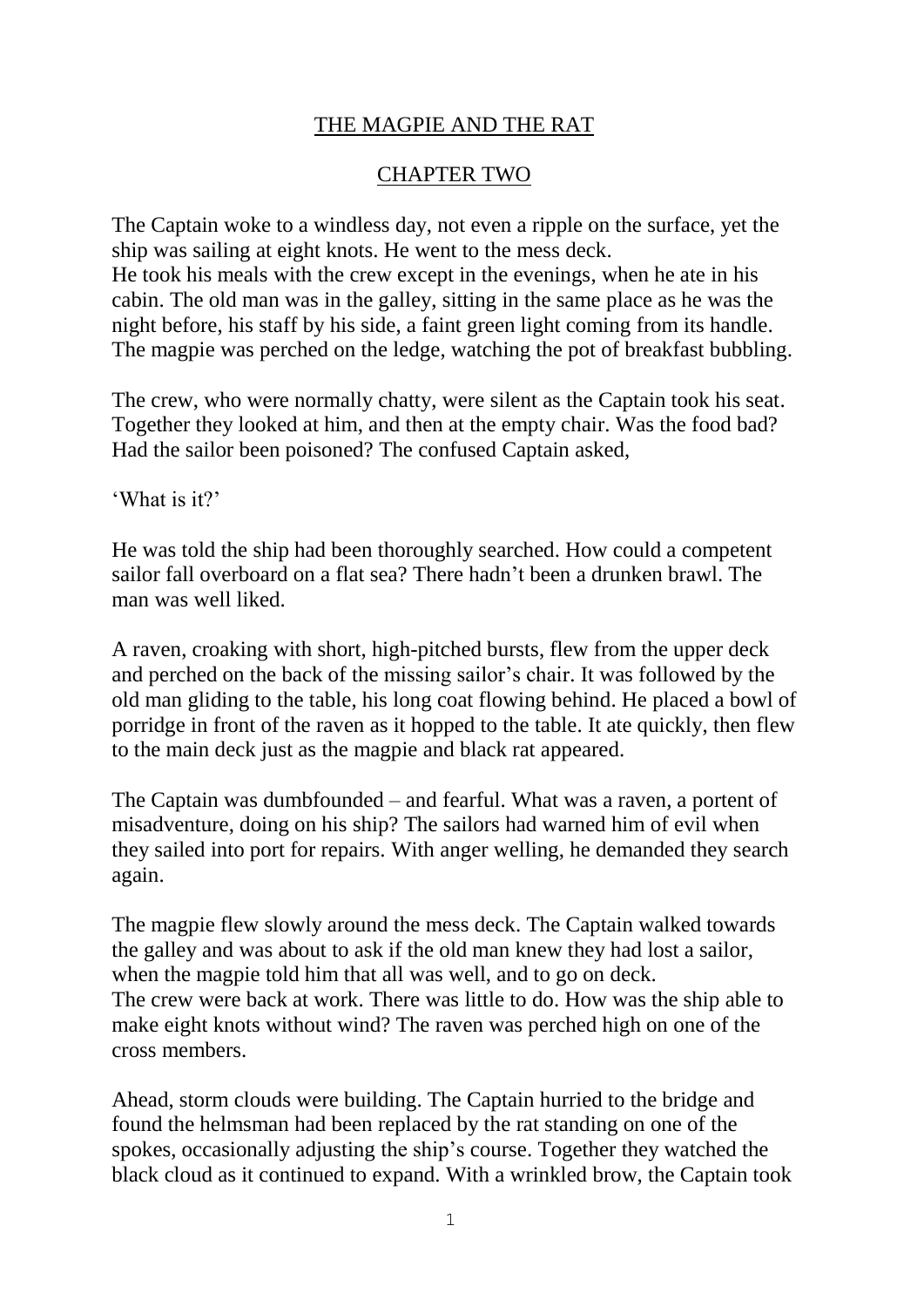the wheel. The ship was sailing directly into the most active part of the storm where bursts of blue light flashed across the sky.

The black rat had grown to reach the size of a large man. It bared its teeth, and the Captain stepped back. Its eyes distended as they threw green rays onto his chest. The rat held the ship steady, driving it directly towards the most intense part of the storm. Following the instructions in his head, the Captain nodded as he left the bridge.

Arising from a deep sleep, he again went to the mess deck for breakfast, remembering nothing of the argument on the bridge by the wheel.

The only sound was the slurping of food. The men looked as one to the Captain as he entered, then to the two empty chairs. The Captain had barely made himself comfortable when two ravens flew past, each selecting one of the chairs to perch on.

The Captain's trance was broken by the old man gliding to the ravens. He watched as he filled their bowls with porridge. He returned with a very large bowl of steaming gruel which he gave the Captain. The magpie was circling the room just below the upper deck.

'Eat your breakfast.'

Breakfast finished, the crew filed out in silence to start the day's work. On arriving at the bridge, the Captain was met by the rat preening its whiskers as it balanced on the wheel spokes. The sea was flat, the sails slack, and the ship still sailed at eight knots.

The compass was showing the ship travelling on a course well away from Biddlecup. There was something not right, but the Captain couldn't put his finger on it. Was it the heading, or that the black cloud with the blue flashes had remained the same distance away? By now, the ship would normally be riding giant waves whipped up by the savage storm.

Or was it that he had lost his ship to the old man who used the magpie or the rat to give him orders, orders that he received in his head, not from his ears? Never once had he seen or heard the old man speak, other than through his mediums.

Every day after breakfast, he went to the bridge, and was met by the rat, sitting on the steering wheel, as it squeaked quietly, telling him to go to his cabin.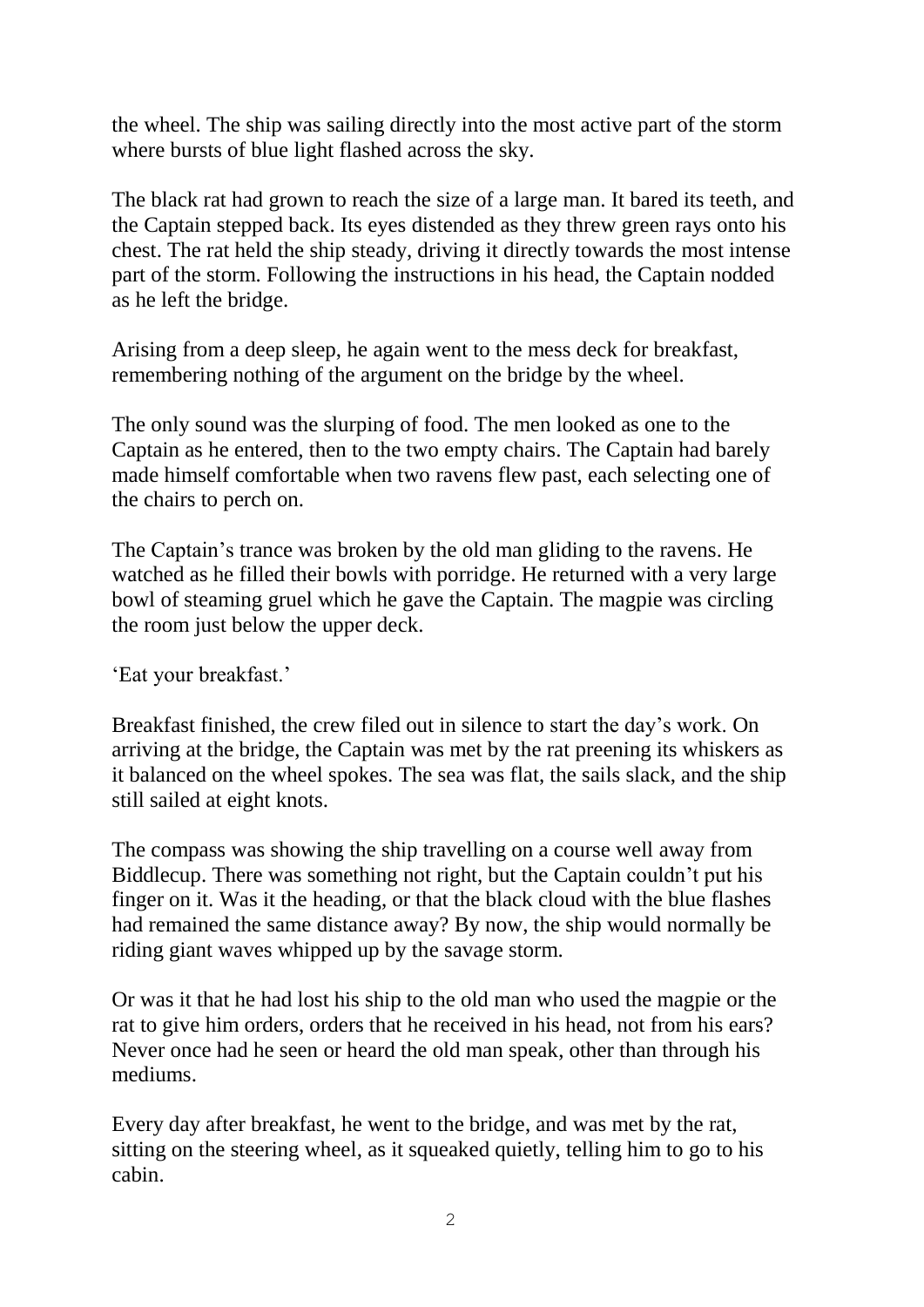On the twelfth day there were twenty ravens at breakfast, each perched on the back of a chair replacing one of the sailors. The old man glided in from the galley and suddenly all the bowls were filled at the same time. The ravens, croaking in unison, flapped to the table and ate hungrily. The mess deck was lit with a green light. When the first raven appeared, the light was weak. Now it was strong, even the raven's black feathers reflected green. And the storm clouds were still the same distance from the ship.

Each raven ate its bowl of porridge using the mannerisms of the sailor that it replaced. In the chair where the Bosun would sit, the raven ate in a robust, hurried manner as did the bosun. One of the riggers was teased for his dainty manners, as indeed was the raven who ate delicately, almost sipping its porridge with an aloof attitude. There was a sailor who sat furthest from the Captain's chair. He was always annoying his neighbours, and so it was with this raven, poking its beak into the bowl to its left then into the bowl to its right. Through the squawking, The Captain recognized the voices of the sailors sitting either side of the bully.

'Eat your own, you've enough for two.'

Determined to talk to the old man, The Captain walked towards the kitchen. As if his mind was being read, the magpie chortled its commands.

'To the bridge, to the bridge, the rat is busy today. Steer the ship.'

The Captain obeyed. The sails had been furled. The rat hopped off the wheel and raced from the bridge, telling the Captain,

'Hold the heading steady. Soon it will be very rough, their first attempt to defeat the old man. We're relying on you – keep the faith.'

He grasped the wheel and immediately tried to turn away from the storm clouds and put it back on course for Biddlecup, but it wouldn't move. He wondered why the rat had told him to hold it.

Ahead, the black cloud, which now extended across the whole horizon, was enveloped by a pulsating blue light. It frequently emitted flashes of white light; shafts so bright that, to stare at them would blind any who did so.

The ship was now sailing inside a large green coloured bubble. The temperature was a little above freezing, but the Captain was sweating. Gentle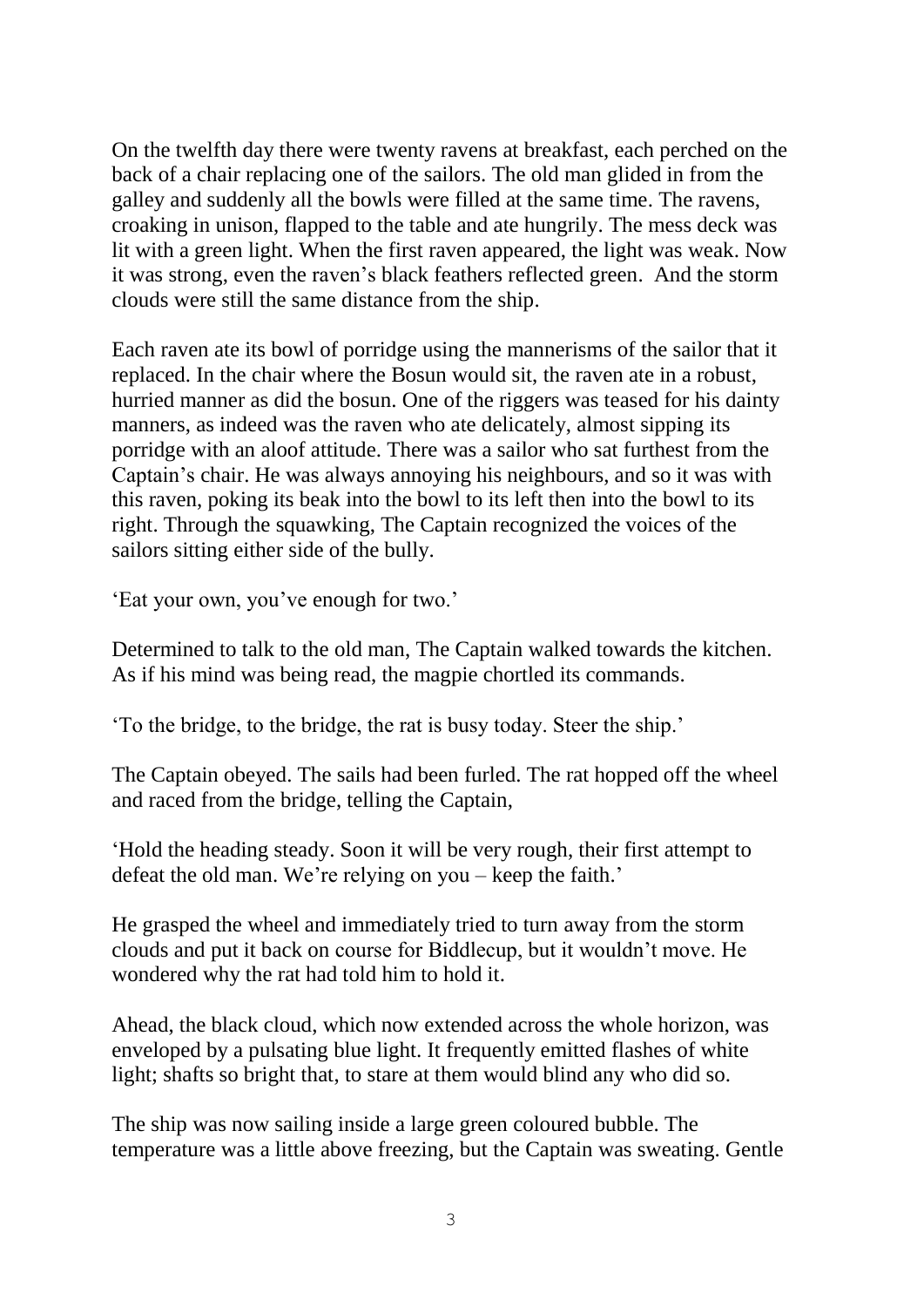waves lapped the ship's hull whereas beyond the green there were huge waves everywhere.

It would be death for any that sailed in that sea. The deafening noise from the howling wind penetrated the bubble as the waves crashed against the green cocoon, its skin flexing to breaking point. The Captain thought many a time it would yield, but each thrust from the hurricane was repelled.

Ahead of the ship, the twenty ravens were flying in a tight group, inside but close to the edge of the bubble. The magpie was whirling, herding them toward the most active part of the black cloud, helped by the rat nipping at the tail feathers of any that fell behind.

Suddenly, inside the protected area, spikes of rock rose from the sea blocking the ship's path. The further the ship travelled the more numerous they became. Guided by the ravens, the wheel responded as the Captain steered around them. As well as multiplying, the spikes of rock moved with the ship, forcing the Captain to continually look for a safe passage. If the ship hit a rock at this speed it would be lost.

With no crew, he couldn't call for help and the rat had disappeared just when, together they might have stood a chance of threading their way through the jagged rocks.

In front of the ravens, the seas were running fiercest, massive waves almost blotting out the storm clouds which stayed always the same distance from the ship.

Fighting the sea as if something was working the rudder against him, the Captain lost his balance and fell to the deck. As he took hold of the wheel again he looked behind the ship.

The seas were calm. White clouds drifted over the ocean, the sun poured down, the water sparkled. Birds playfully flew through the clouds and dived, feeding from the water's surface. If he could turn the ship around they would reach safety. Try as he might, he couldn't move the rudder more than enough to go around the latest rock. In his head, he heard the voice of the old man speaking to him directly, not through the rat or the magpie.

'Don't look back, Captain, there is no salvation there.'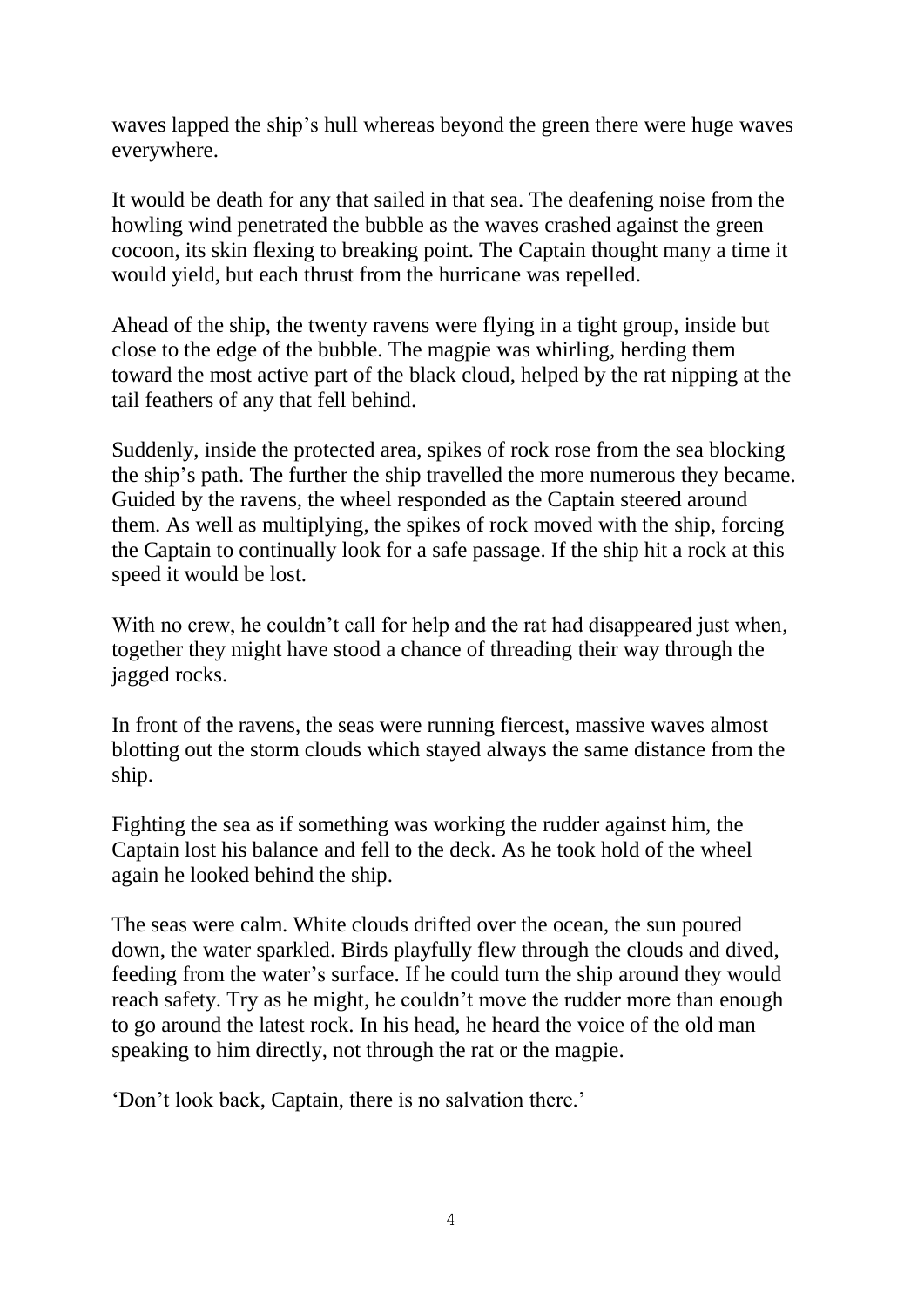To his credit he never gave up the struggle though the rocks multiplied, and it was increasingly difficult to find clear water. The ravens from their high vantage point, were also finding fewer paths to guide the Captain to.

The old man glided up the steps to the bridge. Both he and his staff were glowing intensely, the green light almost blinding the Captain. The air had suddenly become warm like a mid-summer day. He had brought a bowl of piping hot meat stew. As he spooned the food into his mouth, the Captain heard the voice of the magpie.

'Not long now. Keep following the ravens. The enemy is weakening.'

At that moment a massive black rock appeared dead ahead, a wall that couldn't be avoided. The Captain prepared for the collision by gripping the wheel even tighter, his white, knuckles a contrast to his weather-beaten skin. He looked for the ravens, desperate to find the path around this monster. The bubble was now striped in green and blue, the colours swirling around each other giving the image of many huge pythons entangled in a fight to the death.

All the rocks were covered in a deep blue. Where were the ravens to show him the safe path? Suddenly, they appeared at the very top of the bubble in the shape of a spear and dived, gathering speed as they drove deep into this wall of granite, splitting it in two. The Captain had his passage.

The blue light faded until it was but a memory, and the green strengthened. As the ship went through the gap made by the ravens, the rock, its shiny sides giving a canyon effect, subsided into the ocean. The bubble was no more, all was as calm as a mill pond, and there was not a rock to be seen. The Captain collapsed.

The next morning, he woke in his cabin. His arms were stiff, his shoulders hurt as he walked to breakfast. He was hungry. He vaguely remembered a dream with birds flying about, rough, multicolored seas, and big rocks. But why were his arms and shoulders aching, his legs too?

He had an uncomfortable moment thinking he would see ravens as he entered the mess deck. Nonsense, he told himself, but nonetheless was pleased to see all twenty sailors having breakfast, each with his quirky behavior; one bullying his neighbor's, looking for more food, one eating daintily and so on.

Each sailor's head was caked in dried blood, with a large bump on top. Their noses were swollen and bloody, their lips distended. Clothes were encrusted